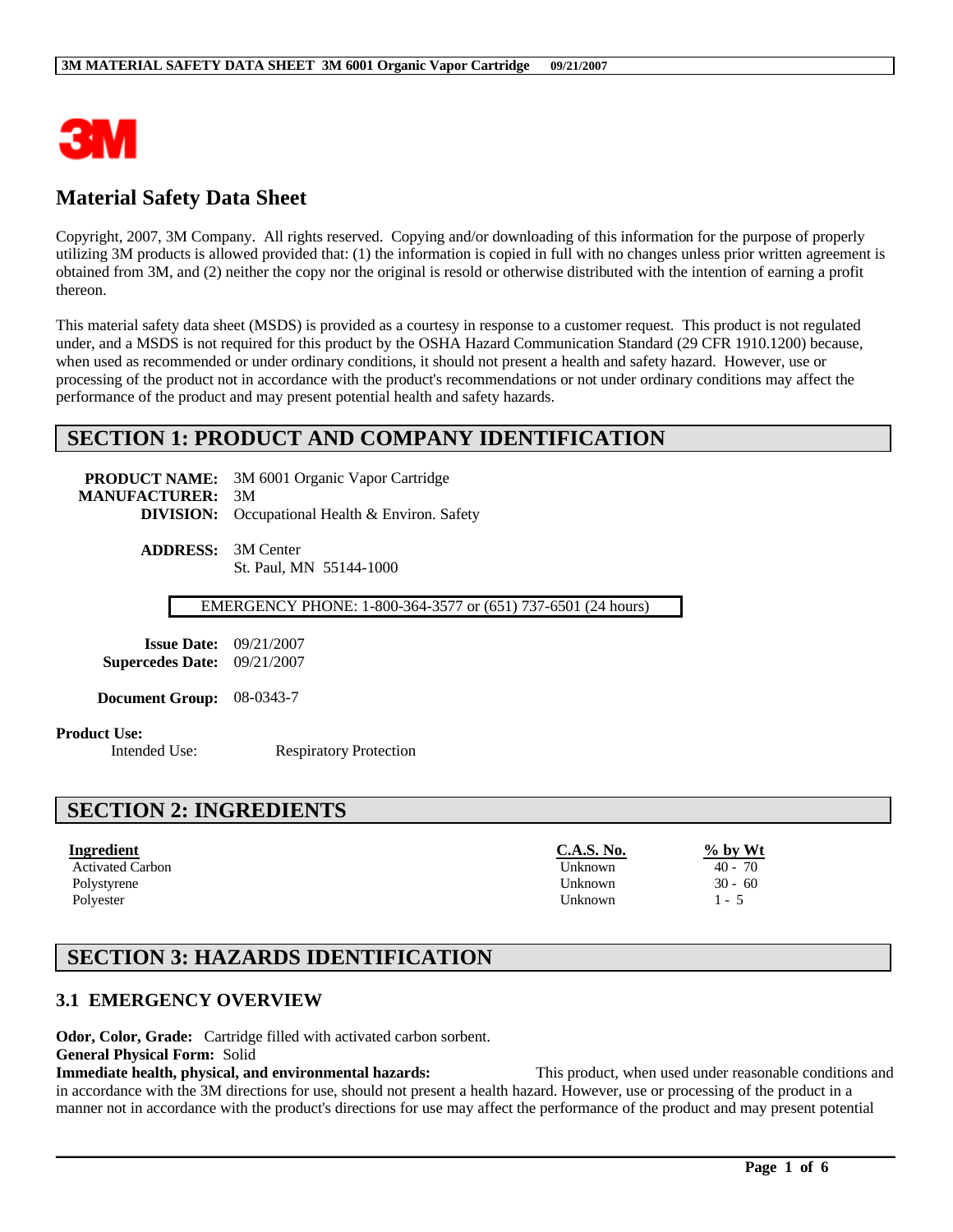#### **3M MATERIAL SAFETY DATA SHEET 3M 6001 Organic Vapor Cartridge 09/21/2007**

health and safety hazards.

## **3.2 POTENTIAL HEALTH EFFECTS**

**Eye Contact:** No health effects are expected.

**Skin Contact:** No health effects are expected.

**Inhalation:** No health effects are expected.

**Ingestion:** No health effects are expected.

### **3.3 POTENTIAL ENVIRONMENTAL EFFECTS**

Not determined.

### **SECTION 4: FIRST AID MEASURES**

### **4.1 FIRST AID PROCEDURES**

The following first aid recommendations are based on an assumption that appropriate personal and industrial hygiene practices are followed.

**Eye Contact:** No need for first aid is anticipated.

**Skin Contact:** No need for first aid is anticipated.

**Inhalation:** No need for first aid is anticipated.

**If Swallowed:** No need for first aid is anticipated.

## **SECTION 5: FIRE FIGHTING MEASURES**

#### **5.1 FLAMMABLE PROPERTIES**

**Autoignition temperature** *No Data Available* **Flash Point** *No Data Available* **Flammable Limits - LEL** *No Data Available* **Flammable Limits - UEL** *No Data Available* **OSHA Flammability Classification:** Not Applicable

 $\mathcal{L}_\mathcal{L} = \mathcal{L}_\mathcal{L} = \mathcal{L}_\mathcal{L} = \mathcal{L}_\mathcal{L} = \mathcal{L}_\mathcal{L} = \mathcal{L}_\mathcal{L} = \mathcal{L}_\mathcal{L} = \mathcal{L}_\mathcal{L} = \mathcal{L}_\mathcal{L} = \mathcal{L}_\mathcal{L} = \mathcal{L}_\mathcal{L} = \mathcal{L}_\mathcal{L} = \mathcal{L}_\mathcal{L} = \mathcal{L}_\mathcal{L} = \mathcal{L}_\mathcal{L} = \mathcal{L}_\mathcal{L} = \mathcal{L}_\mathcal{L}$ 

#### **5.2 EXTINGUISHING MEDIA**

Use fire extinguishers with class B extinguishing agents (e.g., dry chemical, carbon dioxide).

### **5.3 PROTECTION OF FIRE FIGHTERS**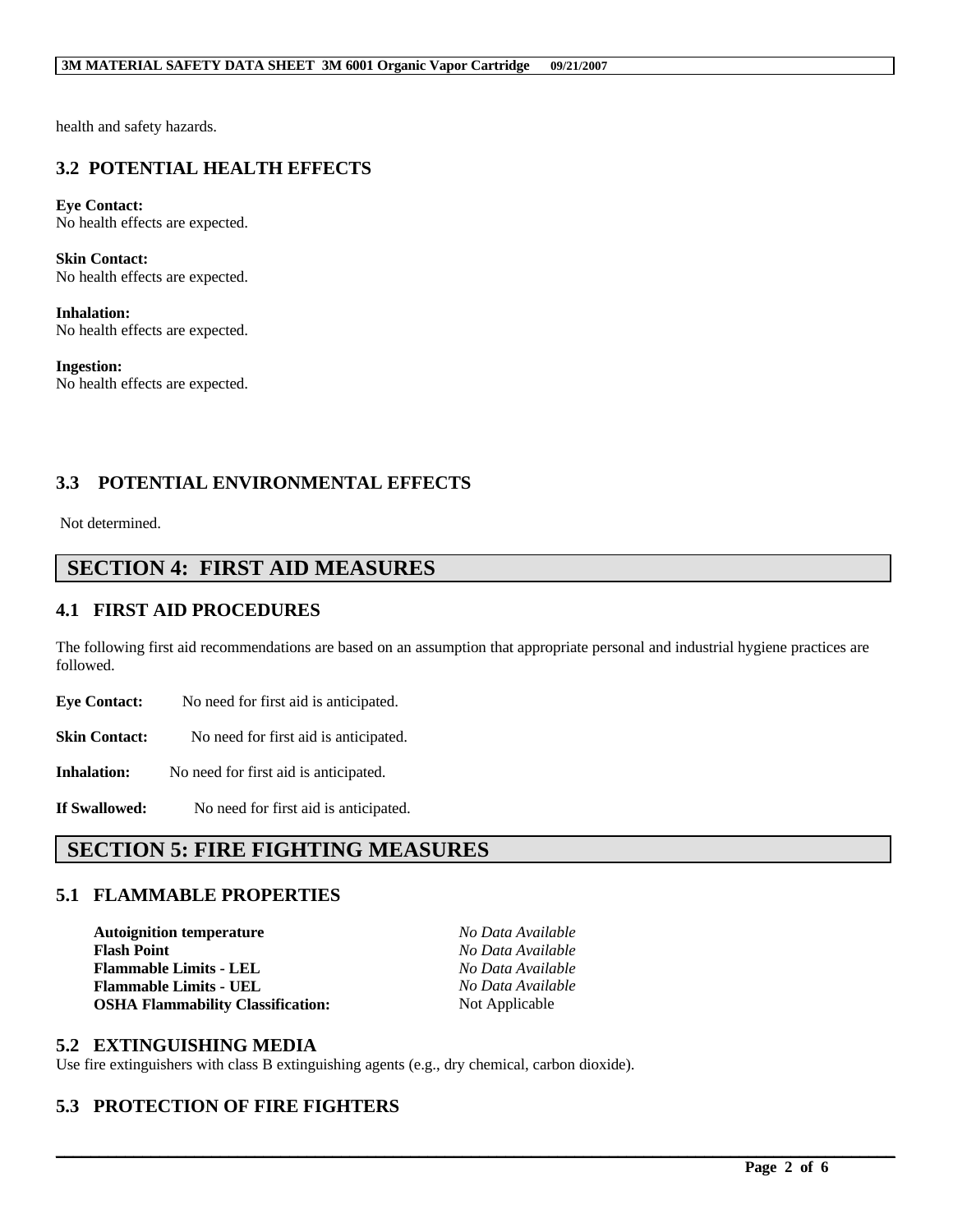#### **3M MATERIAL SAFETY DATA SHEET 3M 6001 Organic Vapor Cartridge 09/21/2007**

**Special Fire Fighting Procedures:** Wear full protective equipment (Bunker Gear) and a self-contained breathing apparatus (SCBA).

**Unusual Fire and Explosion Hazards:** No unusual fire or explosion hazards are anticipated.

#### **Note: See STABILITY AND REACTIVITY (SECTION 10) for hazardous combustion and thermal decomposition information.**

# **SECTION 6: ACCIDENTAL RELEASE MEASURES**

**Accidental Release Measures:** Not applicable.

## **SECTION 7: HANDLING AND STORAGE**

### **7.1 HANDLING**

This product is considered to be an article which does not release or otherwise result in exposure to a hazardous chemical under normal use conditions.

 $\mathcal{L}_\mathcal{L} = \mathcal{L}_\mathcal{L} = \mathcal{L}_\mathcal{L} = \mathcal{L}_\mathcal{L} = \mathcal{L}_\mathcal{L} = \mathcal{L}_\mathcal{L} = \mathcal{L}_\mathcal{L} = \mathcal{L}_\mathcal{L} = \mathcal{L}_\mathcal{L} = \mathcal{L}_\mathcal{L} = \mathcal{L}_\mathcal{L} = \mathcal{L}_\mathcal{L} = \mathcal{L}_\mathcal{L} = \mathcal{L}_\mathcal{L} = \mathcal{L}_\mathcal{L} = \mathcal{L}_\mathcal{L} = \mathcal{L}_\mathcal{L}$ 

### **7.2 STORAGE**

Not applicable.

# **SECTION 8: EXPOSURE CONTROLS/PERSONAL PROTECTION**

### **8.1 ENGINEERING CONTROLS**

Not applicable.

### **8.2 PERSONAL PROTECTIVE EQUIPMENT (PPE)**

### **8.2.1 Eye/Face Protection**

Not applicable.

### **8.2.2 Skin Protection**

Not applicable.

#### **8.2.3 Respiratory Protection**

Not applicable.

#### **8.2.4 Prevention of Swallowing** Not applicable.

### **8.3 EXPOSURE GUIDELINES**

**None Established**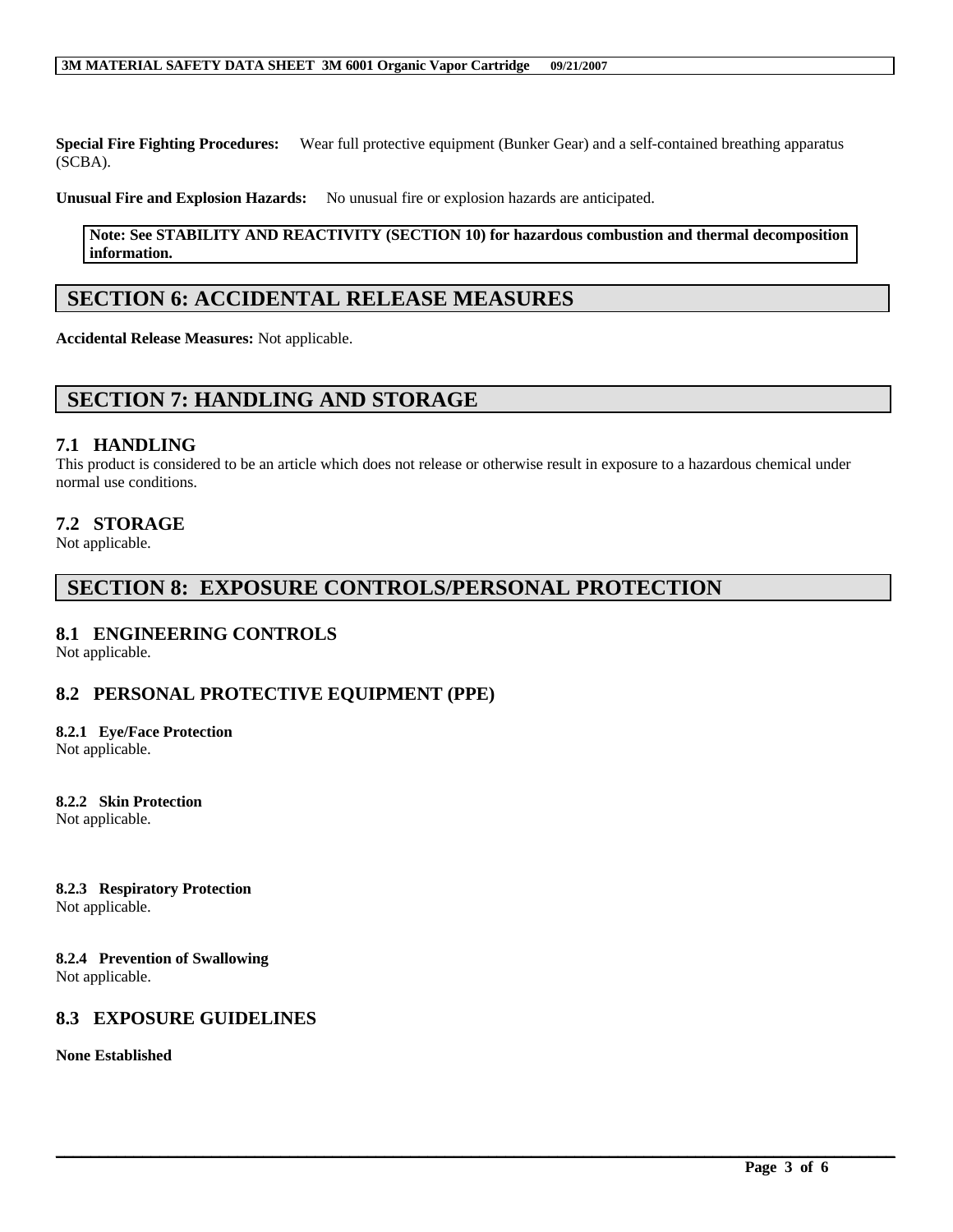# **SECTION 9: PHYSICAL AND CHEMICAL PROPERTIES**

| Odor, Color, Grade:                       | Cartridge filled with activated carbon sorbent.<br>Solid    |  |
|-------------------------------------------|-------------------------------------------------------------|--|
| <b>General Physical Form:</b>             |                                                             |  |
| <b>Autoignition temperature</b>           | No Data Available                                           |  |
| <b>Flash Point</b>                        | No Data Available<br>No Data Available<br>No Data Available |  |
| <b>Flammable Limits - LEL</b>             |                                                             |  |
| <b>Flammable Limits - UEL</b>             |                                                             |  |
| <b>Boiling point</b>                      | Not Applicable                                              |  |
| <b>Vapor Density</b>                      | Not Applicable                                              |  |
| <b>Vapor Pressure</b>                     | Not Applicable                                              |  |
| <b>Specific Gravity</b>                   | Not Applicable                                              |  |
| pН                                        | Not Applicable                                              |  |
| <b>Melting point</b>                      | No Data Available                                           |  |
| <b>Solubility In Water</b>                | Not Applicable                                              |  |
| <b>Evaporation rate</b>                   | Not Applicable                                              |  |
| <b>Volatile Organic Compounds</b>         | Not Applicable                                              |  |
| <b>Percent volatile</b>                   | Not Applicable                                              |  |
| <b>VOC Less H2O &amp; Exempt Solvents</b> | Not Applicable                                              |  |
| <b>Viscosity</b>                          | Not Applicable                                              |  |

# **SECTION 10: STABILITY AND REACTIVITY**

**Stability:** Stable.

**Materials and Conditions to Avoid:** None known

**Hazardous Polymerization:** Hazardous polymerization will not occur.

### **Hazardous Decomposition or By-Products**

**Substance Condition** Carbon monoxide Not Specified Carbon dioxide Not Specified

**Hazardous Decomposition:** Under recommended usage conditions, hazardous decomposition products are not expected. Hazardous decomposition products may occur as a result of oxidation, heating, or reaction with another material.

# **SECTION 11: TOXICOLOGICAL INFORMATION**

Please contact the address listed on the first page of the MSDS for Toxicological Information on this material and/or its components.

 $\mathcal{L}_\mathcal{L} = \mathcal{L}_\mathcal{L} = \mathcal{L}_\mathcal{L} = \mathcal{L}_\mathcal{L} = \mathcal{L}_\mathcal{L} = \mathcal{L}_\mathcal{L} = \mathcal{L}_\mathcal{L} = \mathcal{L}_\mathcal{L} = \mathcal{L}_\mathcal{L} = \mathcal{L}_\mathcal{L} = \mathcal{L}_\mathcal{L} = \mathcal{L}_\mathcal{L} = \mathcal{L}_\mathcal{L} = \mathcal{L}_\mathcal{L} = \mathcal{L}_\mathcal{L} = \mathcal{L}_\mathcal{L} = \mathcal{L}_\mathcal{L}$ 

# **SECTION 12: ECOLOGICAL INFORMATION**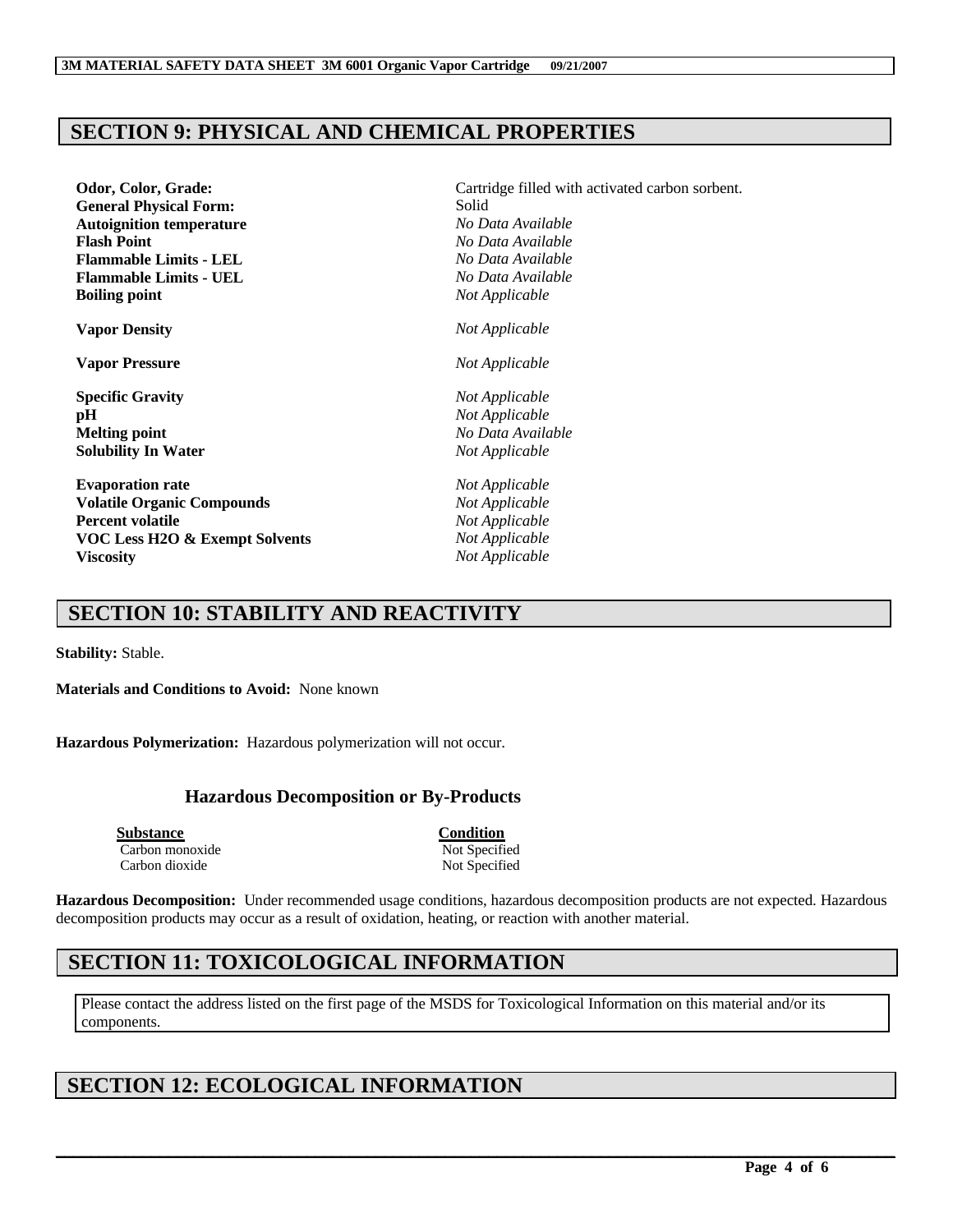# **ECOTOXICOLOGICAL INFORMATION**

Not applicable.

## **CHEMICAL FATE INFORMATION**

Not applicable.

# **SECTION 13: DISPOSAL CONSIDERATIONS**

Waste Disposal Method: Reclaim if feasible. Dispose of used cartridge/canister assembly in a manner consistent with the substance for which the cartridge/canister was used.

**Since regulations vary, consult applicable regulations or authorities before disposal.**

# **SECTION 14:TRANSPORT INFORMATION**

#### **ID Number(s):**

70-0703-1677-6, WX-7009-0009-4, WX-7009-0010-2

**Please contact the emergency numbers listed on the first page of the MSDS for Transportation Information for this material.**

# **SECTION 15: REGULATORY INFORMATION**

### **US FEDERAL REGULATIONS**

Contact 3M for more information.

#### **311/312 Hazard Categories:**

Fire Hazard - No Pressure Hazard - No Reactivity Hazard - No Immediate Hazard - No Delayed Hazard - No

### **STATE REGULATIONS**

Contact 3M for more information.

### **CHEMICAL INVENTORIES**

This product is an article as defined by TSCA regulations, and is exempt from TSCA Inventory listing requirements.

 $\mathcal{L}_\mathcal{L} = \mathcal{L}_\mathcal{L} = \mathcal{L}_\mathcal{L} = \mathcal{L}_\mathcal{L} = \mathcal{L}_\mathcal{L} = \mathcal{L}_\mathcal{L} = \mathcal{L}_\mathcal{L} = \mathcal{L}_\mathcal{L} = \mathcal{L}_\mathcal{L} = \mathcal{L}_\mathcal{L} = \mathcal{L}_\mathcal{L} = \mathcal{L}_\mathcal{L} = \mathcal{L}_\mathcal{L} = \mathcal{L}_\mathcal{L} = \mathcal{L}_\mathcal{L} = \mathcal{L}_\mathcal{L} = \mathcal{L}_\mathcal{L}$ 

Contact 3M for more information.